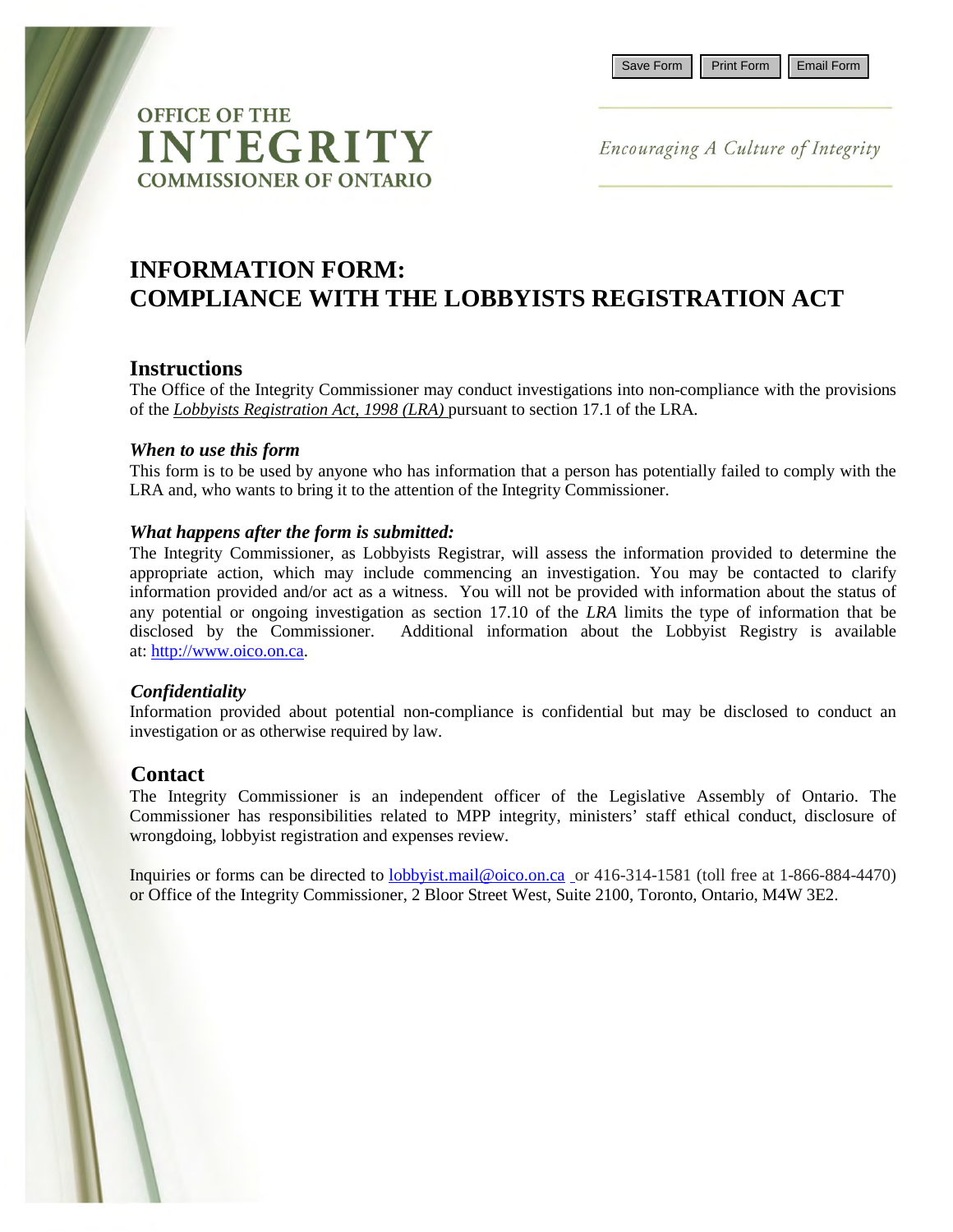

Encouraging A Culture of Integrity

## **INFORMATION FORM: COMPLIANCE WITH THE LOBBYISTS REGISTRATION ACT**

## **Part 1: Your Information**

This information may be used to obtain additional information. Investigating non-compliance can be more difficult if information is filed anonymously. The Office's usual method of communication is through email.

| First Name:             | Last Name: |        | Title: |  |  |  |
|-------------------------|------------|--------|--------|--|--|--|
| Phone:                  |            | Email: |        |  |  |  |
| <b>Mailing Address:</b> |            |        |        |  |  |  |

## **Part 2: Non-Compliance Details**

This information is used to identify the person(s) who may be non-compliant and to understand the allegations. Please provide as much information as possible including documents and witnesses.

- 1. Name and contact information (if known) for person(s) who may be non-compliant:
- 2. Describe the non-compliance. Specify what, who, when, where, and how you discovered the non-compliance.. If there is more than one allegation, number each allegation.